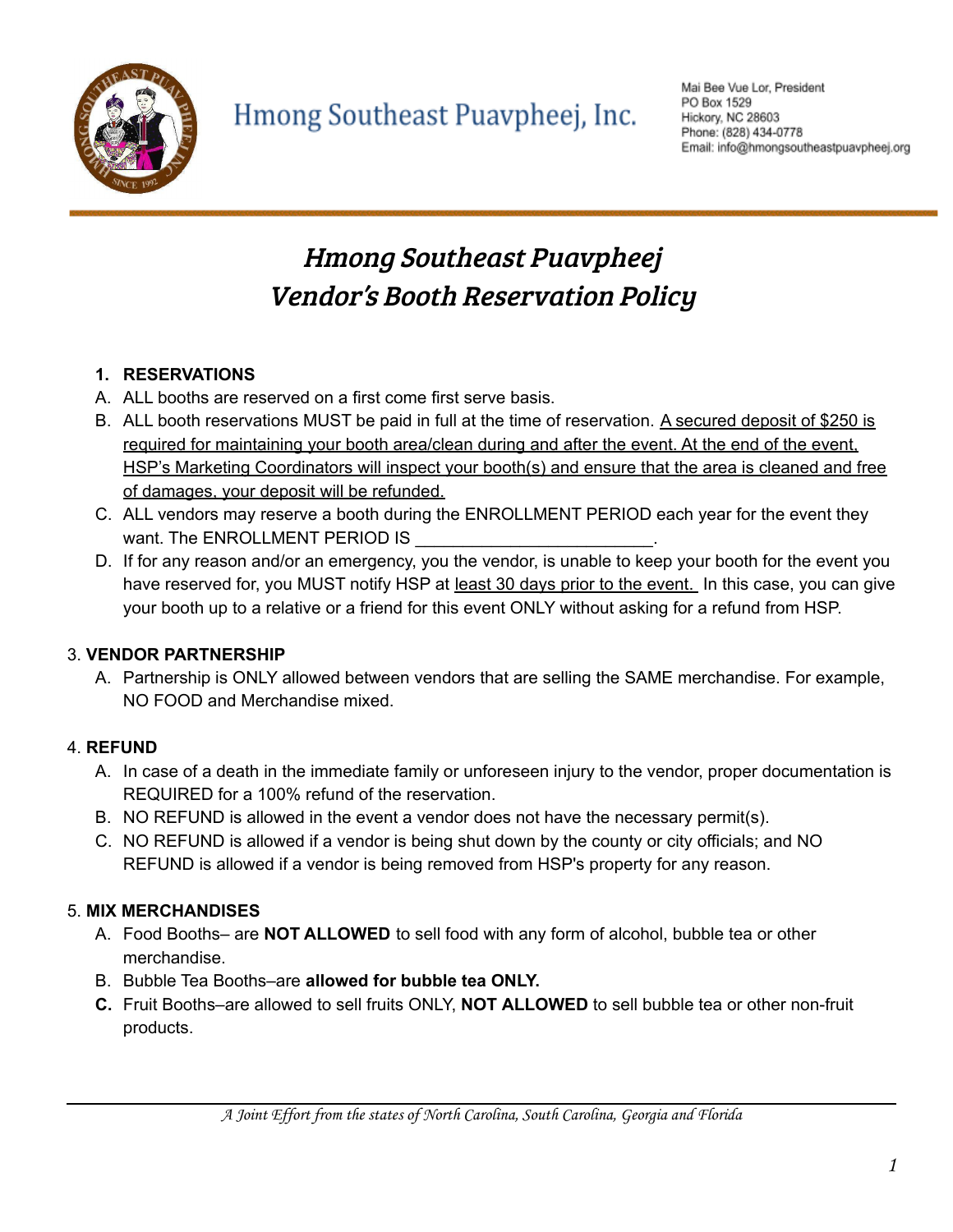

## Hmong Southeast Puavpheej, Inc.

#### 6. **VIDEO CASSETTES and DVD VENDORS**

- 1. ALL video cassettes and dvd vendors are to keep TVs and Speakers inside of the booth and toward the back of the booth.
- 2. ALL Speaker Volumes are NOT to be louder than HMONS SOUTHEAST PUAVPHEEJ's main stage speaker. NO loud or aggressive promotion is allowed.
- 3. Vendors can sell video cassettes and dvd ONLY.

**\*\*** ONLY the following combination of products or merchandise are allowed to be sold at any given booth:

- 1. Video cassettes and DVDs ONLY
- 2. Toys and crafts ONLY
- 3. Clothing and jewelry ONLY

#### 7. **FOOD PERMITS**

- A. ALL food vendors are required to obtain their own food selling permit from Catawba County Health Department at least weeks prior to the event.
- B. A food selling permit issued by the Catawba County Health Department **MUST be displayed where it can be seen by all customers.** If a food vendor fails to present a proper food permit, this will result in **termination of your booth by the Health Department.** HSP is NOT RESPONSIBLE and there will be NO REFUND.

### 8. **BOOTH SET-UP**

- A. HSP is NOT responsible for any booth set-ups or loss and/or damage of equipment.
- B. ALL vendors are responsible for supplying their own canopies, tables, chairs and any other necessary equipment they may need.
- C. ALL vendors are NOT ALLOWED to set-up additional extension of canopies, tables, chairs or other equipment beyond their designated booth size.
- D. ALL booths MUST be completely set-up before the county or city inspections.
- E. FIRE EXTINGUISHER: Each food booth MUST provide two (2) fire extinguishers as required by the county Fire Marshall and have it available when needed for fire safety inspection.

### 9. **VENDOR VEHICLES**

A. HMONG SOUTHEAST PUAVPHEEJ will allow ONLY one (1) car per booth to be parked behind the vendor's booth in the space provided.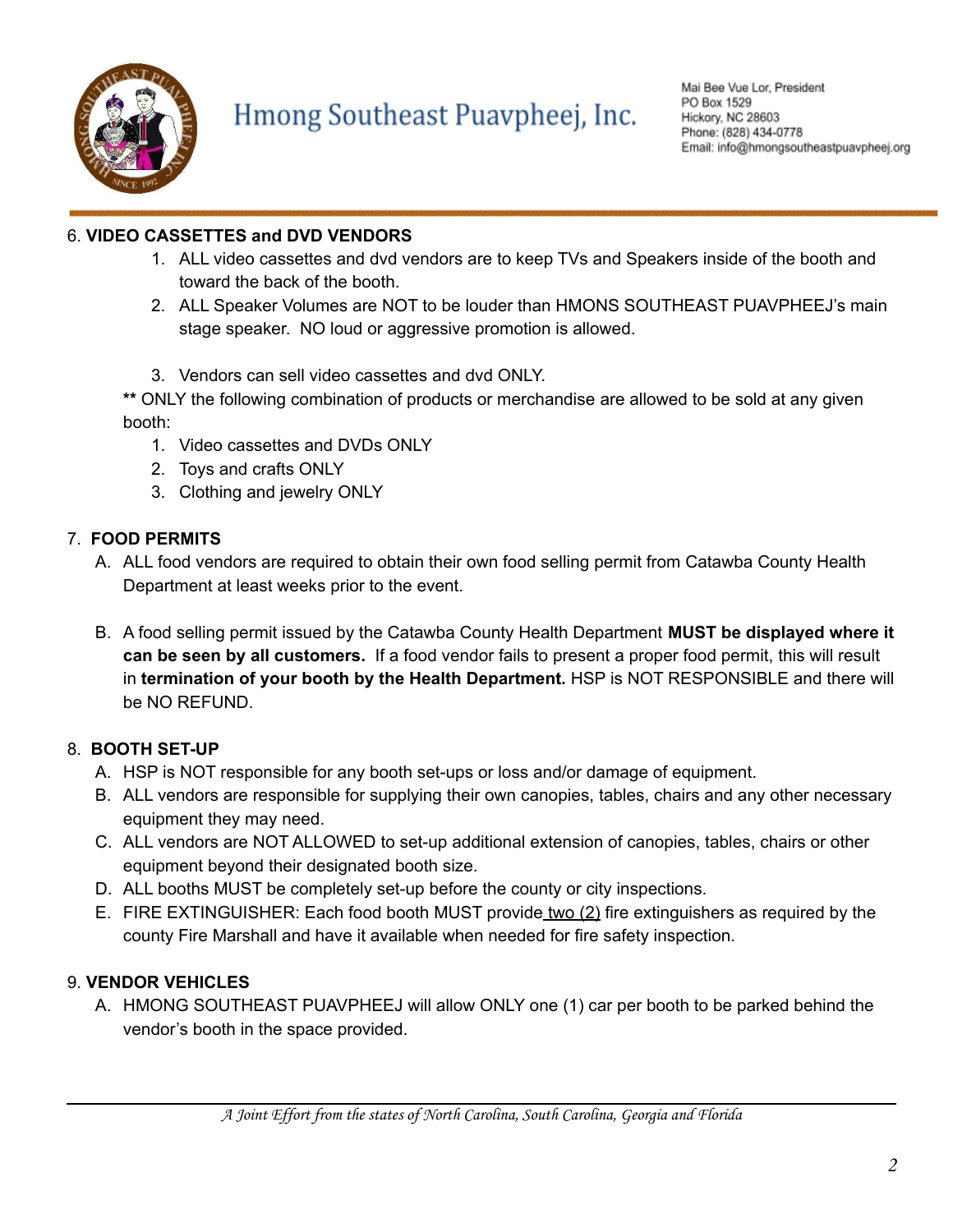

# Hmong Southeast Puavpheej, Inc.

- B. Food Vendors will need to park their large trucks by backing toward the cooking area NOT sideways that will block others or in case of an emergency. Any additional cars WILL NEED TO PARK outside of the gates. NO EXCEPTIONS.
- C. On the LAST DAY of the event, ALL vendors' vehicles MUST wait until 4:00 p.m. closing time to drive onto the marketing walkway area.
- D. HMONG SOUTHEAST PUAVPHEEJ is NOT responsible for any damages to vendors' vehicles, goods, loss, stolen or properties while on HSP's premises.
- E. HSP will NOT have any liability on any person staying overnight at the Cultural Park's premises during the event (Vendors).

#### 10. **VENDOR ADVERTISEMENT SIGNS**

- A. Vendors are allowed to hang advertisement signs in front of their booths ONLY, and signs CAN NOT be bigger than the rental booth size.
- B. HSP will NOT allow vendors to advertise their businesses elsewhere on HSP's property. FAILURE to comply will be removed.
- C. Vendors CANNOT advertise or hang posters on any of HSP's structures such as fences, poles, gates, restrooms, vehicles, etc. without prior approval or authorization.

#### 11. **OTHER RULES AND RESTRICTIONS**

- A. You, the vendor, MUST display ALL your merchandise NEATLY in front of your booth. Your merchandise should NOT overflow into the walkway or to another vendor's space(s).
- B. ALL Vendors are NOT permitted to sell any forms of weapons such as guns or fireworks that are deemed unsafe by HSP on HSP's premises. IF SO, THE ITEM(S) MAY BE ASKED TO BE REMOVED BY AN AUTHORITY PERSONNEL.
- C. A SAFETY LOCK is REQUIRED for ALL vendors that sells the following items: Riam, Txuas, Liag, Hlau, Tuam txhob, Taus, Rauj, (knives, machetes, swords, or other sharp metal objects) that are deemed "UNSAFE" to be on the OPEN TABLES/ FLOOR. (NO EXCEPTION).
- D. ALL vendors are REQUIRED TO WEAR THE COLORFUL WRISTBANDS (2) PROVIDED BY HSP for TWO free admission TO THE BOOTH VENDORS DURING THE 2 DAYS OR 4 DAYS OF THE EVENT; if you are to leave the premises for any reason and/or return to the booth from shopping for your booth (ie: Food booth). HOWEVER, IF THE WRISTBAND IS BROKEN OR LOSS, HSP WILL NOT REPLACE THE WRISTBANDS. YOU ARE RESPONSIBLE FOR YOUR OWN ADMISSION FEE AT THE GATES FOR RE-ENTRY. NO EXCEPTION.
- E. A vendor SHOULD NOT interfere with the business of another vendor. Should a vendor violate this rule, HSP has the right to remove the vendor off its premises. If this happens, there will be NO